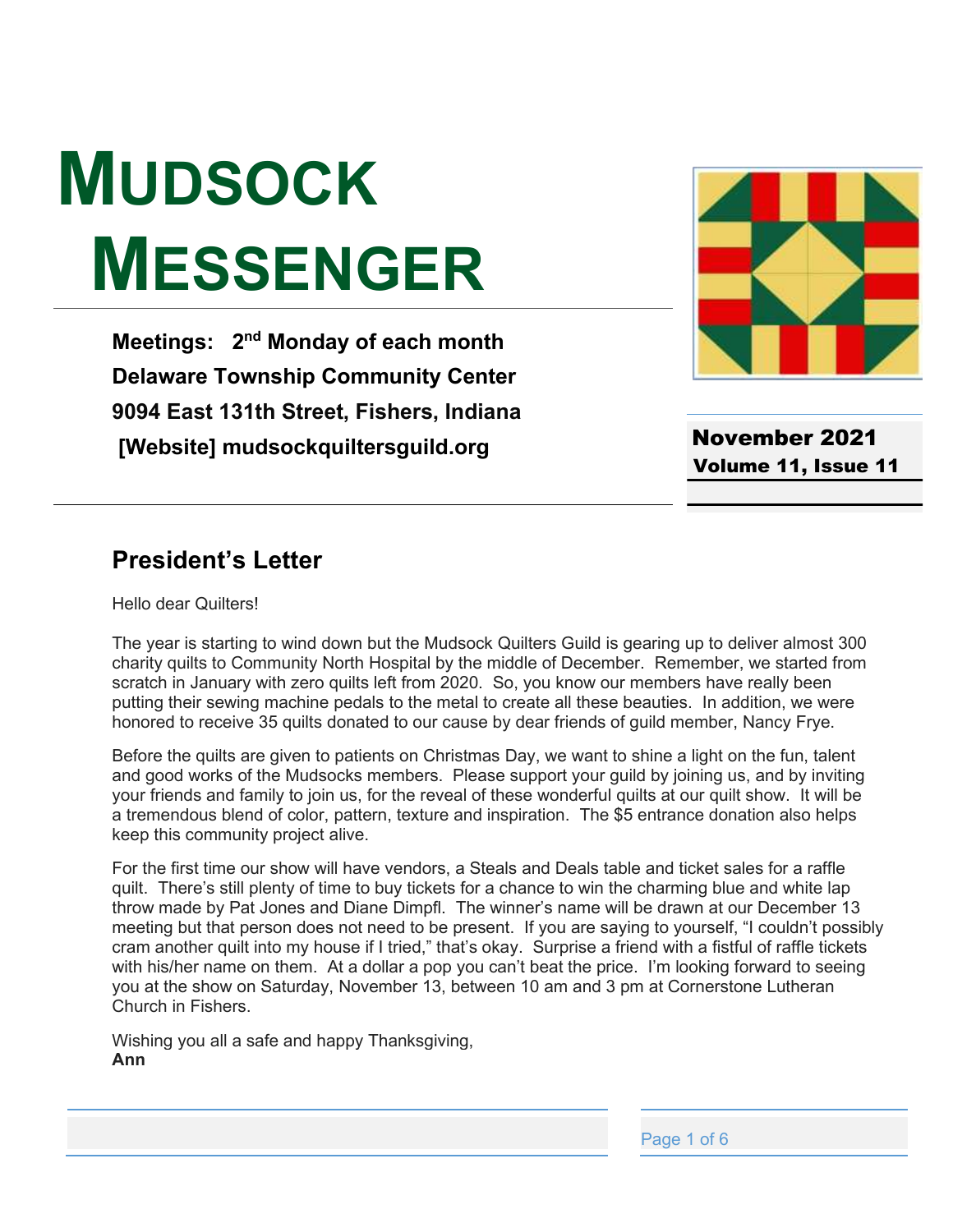## **November 8th -- Mudsock Quilters Guild Meeting (9:30±12:00)**

We will meet at the Delaware Township Community Center, 9193 131st Street, Fishers. Our program will be "What Your Longarmer Wish You Knew" presented by a panel of our own Mudsockers. Whether you pay a long-armer to finish your personal quilt or ask one of our dedicated volunteers to quilt your charity top, there are simple steps you should take before handing over your quilt. Learn how you can make your quilts look their best and make your long-armer happy at the same time.



#### **November Birthdays and New Members**

- 01 Marah Pellum 23 Peggy Fowley
- 02 Jean Williams 24 Carol Dean
- 06 Mary Boyden 25 Gail Wear
- 08 Sharon Tate 25 Nancy Rosetto
- 11 Sandy Metzger 28 Lore Weas

#### **Welcome to New Members!**

Christine Owens

## **Upcoming Mudsock Events**

**Nov 2, 9, 16 & Dec 7: Community North Bee Shopping, 1:00-3:00,** Community Health Pavilion, 9669 E 146th Street, Noblesville, IN. Call Diane Dimpfl, 317-550-9080 to schedule.

**Nov 8: Mudsock Guild Meeting, 9:30-12:00,** Delaware Township Community Center at 9193 131st Street, Fishers.

**Oct 9**: **BOM/UFO Sew In, 9:30-3:00**, Delaware Township Government Center, 9090 E. 131st Street, Fishers.

**Nov. 13: Community North Quilting Bee Quilt Show, 10:00-3:00**, Cornerstone Lutheran Church, 13450 E. 116<sup>th</sup> St., Fishers, \$5 Donation. Over 200 quilts to be donated to Community North Hospital on Christmas Day, Vendors, and Steals N Deals.

**Nov 15: Charity Sewing Bee**, **9:30-3:00**, Delaware Township Government Center, 9090 E. 131st Street, Fishers.

**Nov 23: Delaware Sew Bee, 9:30-3:00**, Delaware Township Government Center, 9090 E. 131st Street, Fishers.

**Dec 13: Mudsock Guild Meeting, 9:30-12:00,** Township Community Center at 9193 131st Street, Fishers. Annual Christmas Celebration.

Page 2 of 6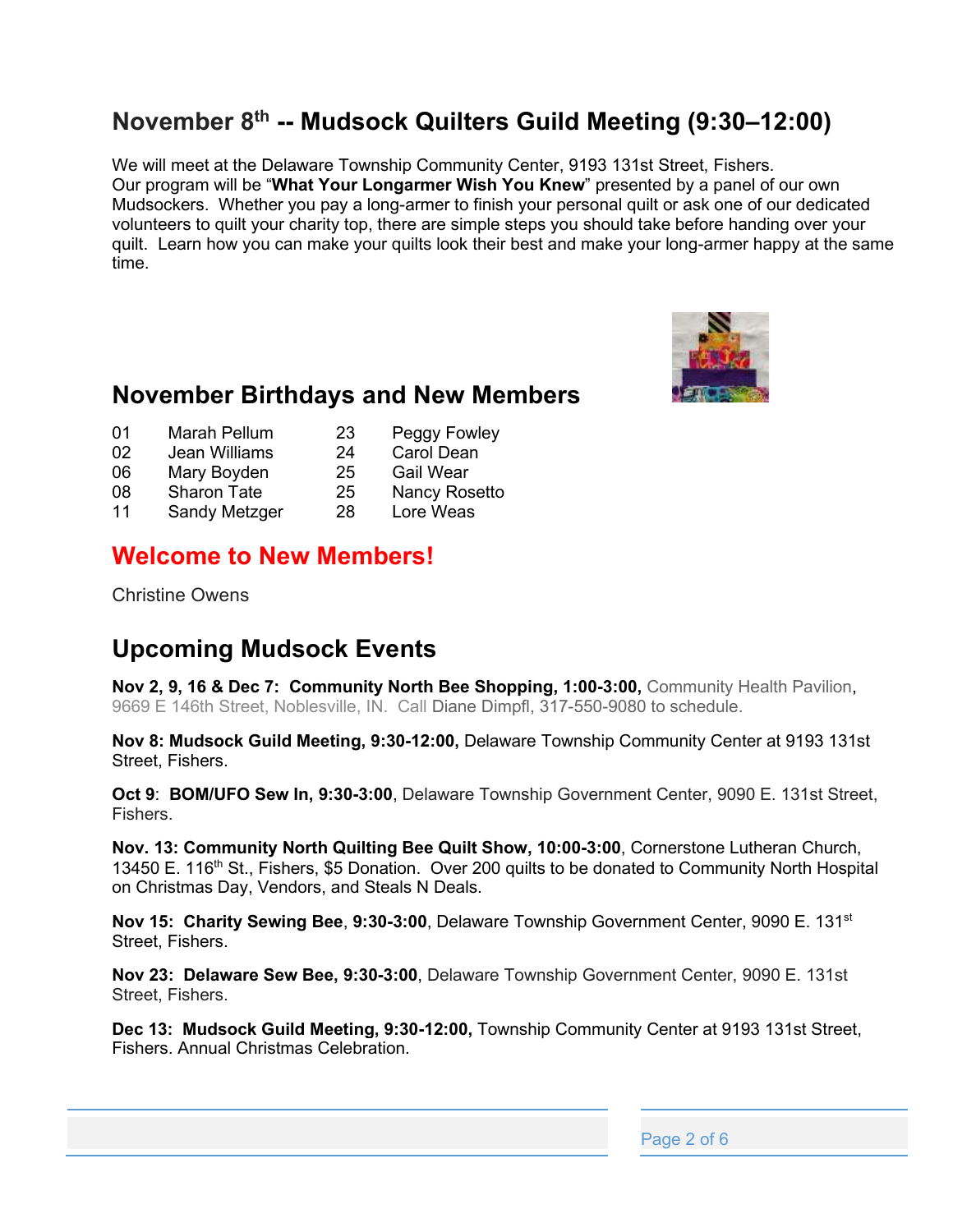## **Membership Committee**

#### **Annual Dues**

We will begin collecting dues for 2022 at the November guild meeting. Dues are due by the March meeting and they are \$25.00. Please bring your check or money in an envelope marked with your name and sock number and place it in the membership box. We will have your membership card ready for you at the next meeting. You may also go to the website and pay dues using PayPal and we will have your card for you at the next meeting. Thanks.

**Wanda Feder**

## **President Quilt Blocks**

All blocks for the president quilt are due by the next meeting. That would be November 8th. If you are unable to come to the meeting please mail your quilt block to Sandy Metzger. Remember to put your name on the front of the block as indicated in your instructions.

My address is: 15256 Roedean Dr. Noblesville 46060

Thank you!! **Sandy Metzger** 517 -881-3785

## **Community North Bee Quilt Show**

#### **Mark Your Calendar**

Community North Quilt Show - Saturday, November 13, 2021 Cornerstone Lutheran Church - 13450 E 116th St, Fishers, IN 10:00 A.M. to 3:00 P.M.- Come support our quilters and vote for your favorite.



Because of Covid we probably will not be able to personally deliver the quilts this year, but know you are putting a smile on a patient's face and every day after they use and love your quilt.

Page 3 of 6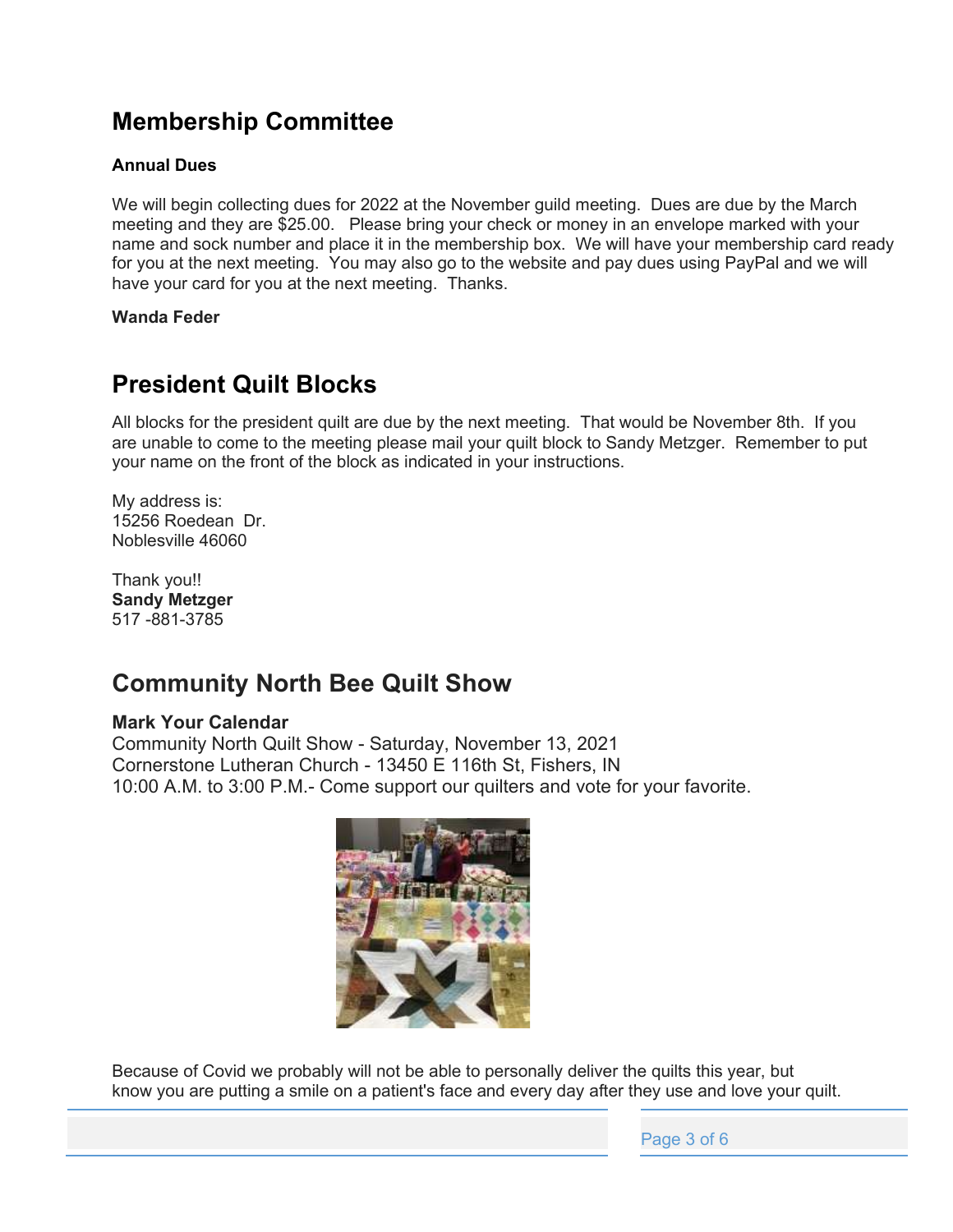As of 10/28, 279 quilts have been donated created by 51 quilters. Thanks to all.

\*Long arm quilters willing to quilt charity quilts: Allynn Baker, Carlene Clark, Carol Dean, Diane Dimpfl, Sandy Metzger, Vickie Smith, Kathy Staples



#### **THIS QUILT COULD BE YOURS!**

Mudsock's first ever quilt raffle started at the September 13<sup>th</sup> Meeting. Raffle tickets will be sold at \$1 each or 6 for \$5. Tickets will be available at our monthly meetings, the quilt show 11/13/21 and the drawing will be held at our Christmas party 12/13/21. Proceeds will go to support our charity work at Community North Hospital Christmas quilts. We need your support with this fundraiser due to Covid and possible restrictions of hospital auxiliary funding. If you want to help sell tickets, please contact Diane Dimpfl (317-550-9080).

**Facts about this beautiful quilt**: created by Pat Jones, quilted by Diane Dimpfl, the quilt measures 51"  $\times$  68"; fabrics were from donated fabric in the storeroom. Pat says it was a "Mystery Quilt", so she had no idea what the finished quilt would look like. The pattern is call "Propensity" and the quilt is a beautiful combination of blue and white fabrics. The back is a navy and white print and is soft and cuddly.

Tickets are available for sale till the December meeting when we will do the drawing.

#### *Diane Dimpfl*

#### **Volunteers Needed**!

The guild is looking for a couple more members to lead the Community North sewing bee and quilt show. Two volunteers have already stepped up but we still need a person to be the administrator and one to be the raffle quilt manager. The administrator's job can be done mostly from home if you wish. The raffle quilt manager will only have a big push around the time of our quilt show. New members, don't be shy now! Being on a committee is wonderful way to meet friends and feel more a part of the guild. If you are curious about these positions, please contact Ann Ricciardelli or Diane Dimpfl.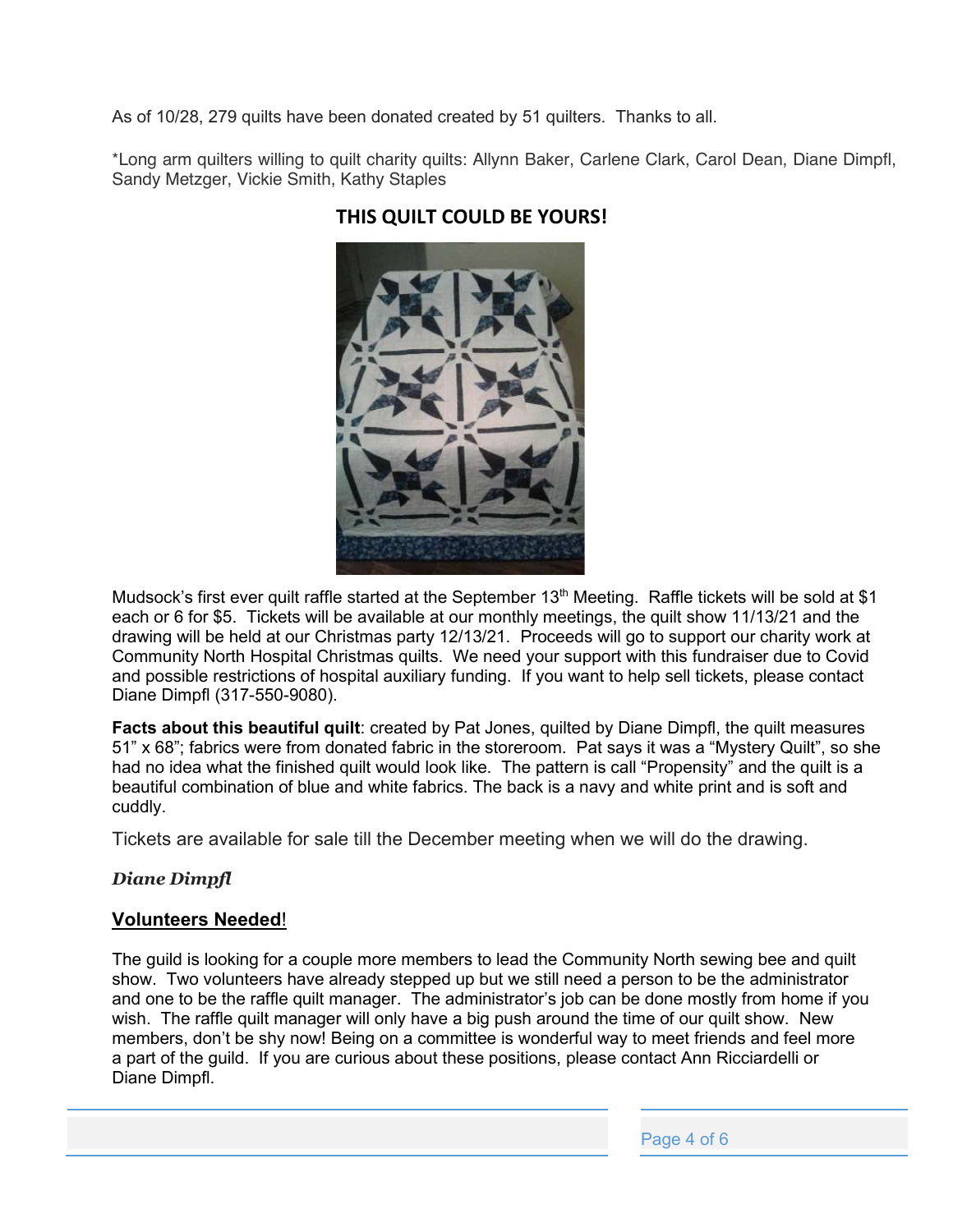## **Other Upcoming Quilting Events**

#### **AQS 2022 Quilt Week Shows**

**Daytona Beach, FL** February 23-26, 2022 *Ocean Center*

.

**Branson, MO** March 23-26, 2022 *Branson Convention Center*

## **Block of the Month**

**Paducah, KY** April 27-30, 2022 *Schroeder Expo Center*

**Grand Rapids, MI** August 17±20, 2022 *DeVos Place Convention Center*

³**Block of the Month**´ (BOM) is a quick and easy way to learn new piecing techniques while contributing to member quilts. Each month, the BOM Committee selects a unique block pattern which they assemble at home and bring to the meeting.

Everyone who wants to participate follows the same free pattern, using random fabrics with specified colorways. The following month, all the blocks are displayed, and a raffle is held to determine who gets to take the blocks home for an instant quilt. If enough members join in the fun, we might have 3-4 beneficiaries of the blocks.



For detailed information about the October BOM "Anything Goes", go to the Mudsock website at www.mudsockquiltersguild.org . There are no rules, just guidelines. The colors to use are Red, Green, Black and White (solids or prints). The size is a multiple of 4 plus  $\frac{1}{2}$ .

Congratulations to all the winners of the BOM Santa Gnomes and Christmas Trees last month. We had 83 blocks turned in with 6 winners. The winners are Allynn Baker, Susan Juffer, Ellen Hanson, Linda Garzynski, Ann Hart and Mary Ann Yedinak

Several MQG Members have mentioned an interest in machine applique'. The Block of the Month for November will be an applique block. If you are interested in the Machine Applique technique come join the fun. **We are sponsoring a MACHINIE APPLIQUE' WORKSHOP.**

**MACHINE APPLIQUE' WORKSHOP DEMONSTRATORS: Sally Sandilands and Linda Garzynski November 9, 2021 Time: 10:00 - 12:00 Location: Delaware Township 9090 East 131 St. Street Fishers, IN 46038**

Page 5 of 6